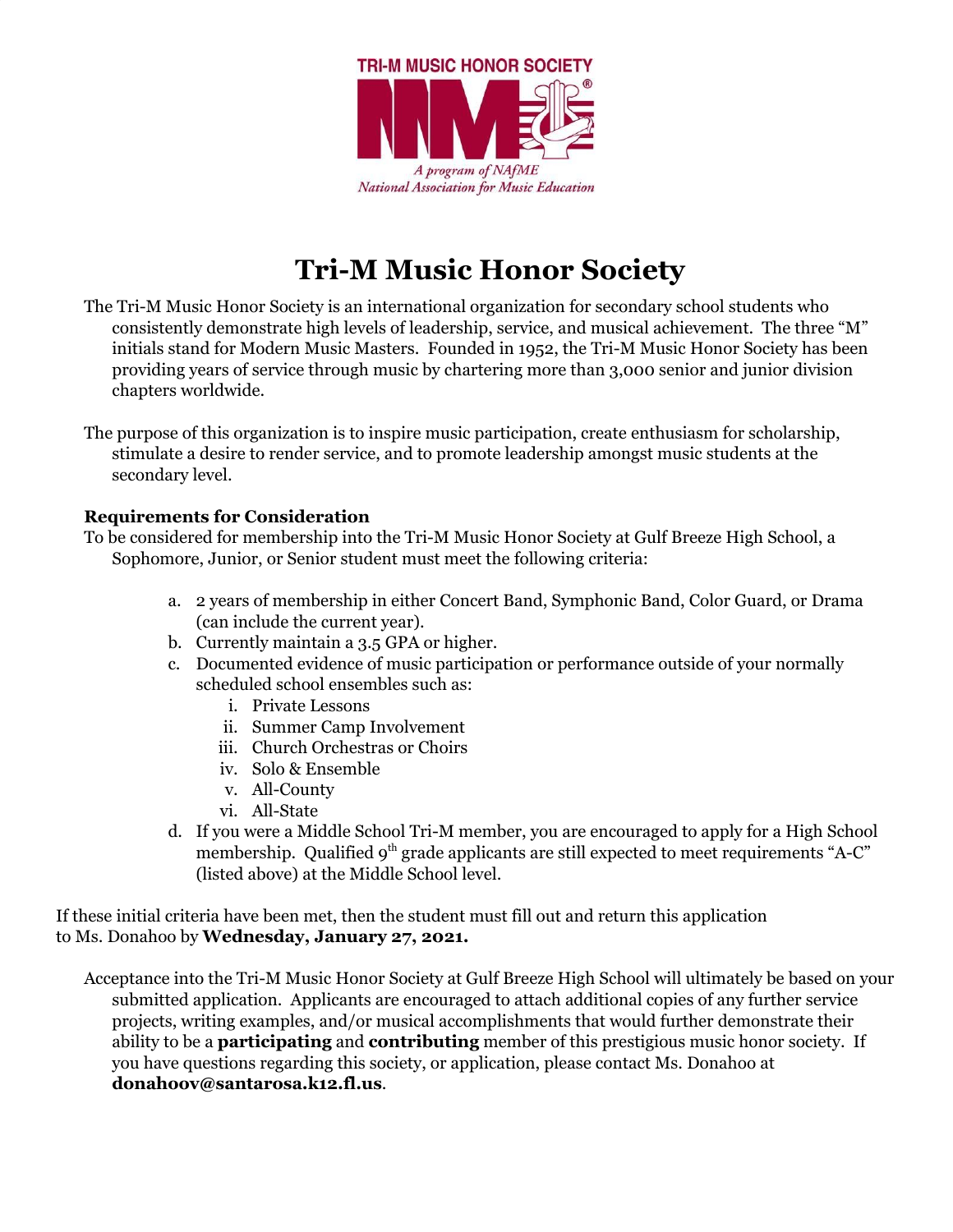

### **What is Tri-M?**

- The Tri-M® Music Honor Society is a program of the National Association for Music Education (NAfME), which focuses on creating future leaders in music education and music advocacy.
- Tri-M is the only music honor society for junior/middle school and high school students in the country.
- Tri-M recognizes students that have gone above and beyond both academically and musically.
- Tri-M also provides students leadership opportunities to make a difference in their community through music-based service projects.
- There are more than 2,100 chapters across 50 states and 15 countries.
- Tri-M involves more than 84,000 students in grades 6-12.
- Each year, student members contribute more than 750,000 service hours to their school and local communities and raise nearly \$1 million for causes they care about.

#### **What do we do?**

- Community Service Projects
- Teach private lessons
- Teach rehearsals and sectionals at local middle schools
- Recruit new students
- Provide live music at events both on and off the school campus
- Raise awareness of the importance of fine arts in our school and community

#### **Future Ideas include…**

- Archival projects
- Legacy projects
- Greater recruitment efforts
- Fostering greater use of technology in our school music curriculums and rehearsals
- Participating in Relay for Life and/or United Way events
- Creating Tri-M led ensembles to perform original student compositions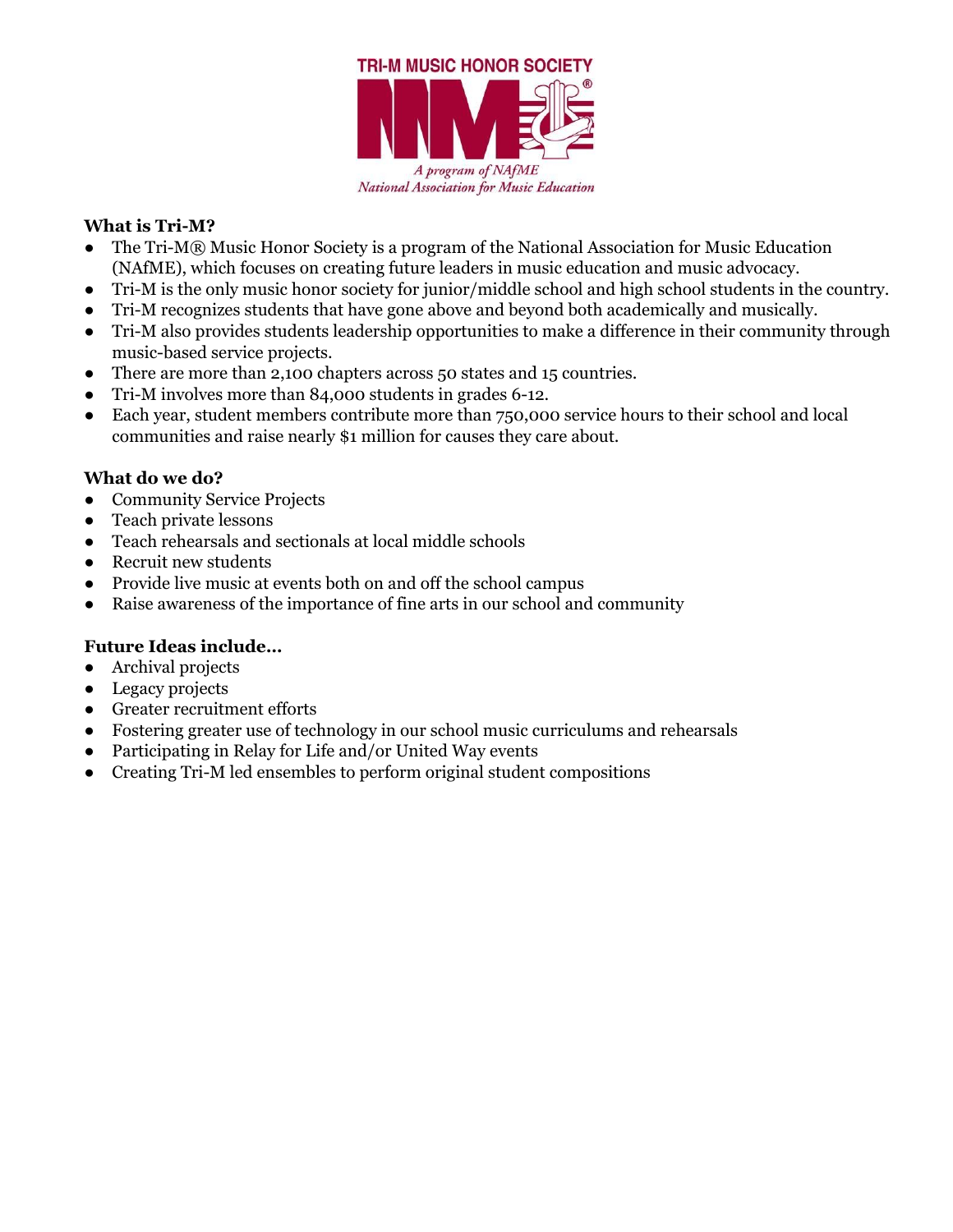

# Tri-M Music Honor Society Membership Application

| Parent/Guardian Name(s) 2014 19:30 19:30 19:30 19:30 19:30 19:30 19:30 19:30 19:30 19:30 19:30 19:30 19:30 19:30 19:30 19:30 19:30 19:30 19:30 19:30 19:30 19:30 19:30 19:30 19:30 19:30 19:30 19:30 19:30 19:30 19:30 19:30 1 |                      |
|--------------------------------------------------------------------------------------------------------------------------------------------------------------------------------------------------------------------------------|----------------------|
| Address and the contract of the contract of the contract of the contract of the contract of the contract of the contract of the contract of the contract of the contract of the contract of the contract of the contract of th |                      |
|                                                                                                                                                                                                                                |                      |
|                                                                                                                                                                                                                                |                      |
| Ensembles/activities:                                                                                                                                                                                                          | Grade level involved |
|                                                                                                                                                                                                                                | 9 10 11 12           |
| <u> 1989 - Johann Stoff, deutscher Stoffen und der Stoffen und der Stoffen und der Stoffen und der Stoffen und de</u>                                                                                                          | 9 10 11 12           |
| $\sim$ 9 10 11 12                                                                                                                                                                                                              |                      |
|                                                                                                                                                                                                                                | 9 10 11 12           |
| <u> Andreas Andreas Andreas Andreas Andreas Andreas Andreas Andreas Andreas Andreas Andreas Andreas Andreas Andr</u>                                                                                                           | 9 10 11 12           |
| List any honors/awards/accomplishments/leadership positions held:                                                                                                                                                              |                      |
| <u> 1989 - Jan James James Barnett, fransk politik (d. 1989)</u>                                                                                                                                                               | 9 10 11 12           |
| <u> 1989 - Johann John Stoff, deutscher Stoffen und der Stoffen und der Stoffen und der Stoffen und der Stoffen u</u>                                                                                                          | 9 10 11 12           |
|                                                                                                                                                                                                                                | 9 10 11 12           |
|                                                                                                                                                                                                                                | 9 10 11 12           |
| Community service/activities:                                                                                                                                                                                                  |                      |
|                                                                                                                                                                                                                                | 9 10 11 12           |
|                                                                                                                                                                                                                                | 10 11 12<br>9        |
|                                                                                                                                                                                                                                | 9 10 11 12           |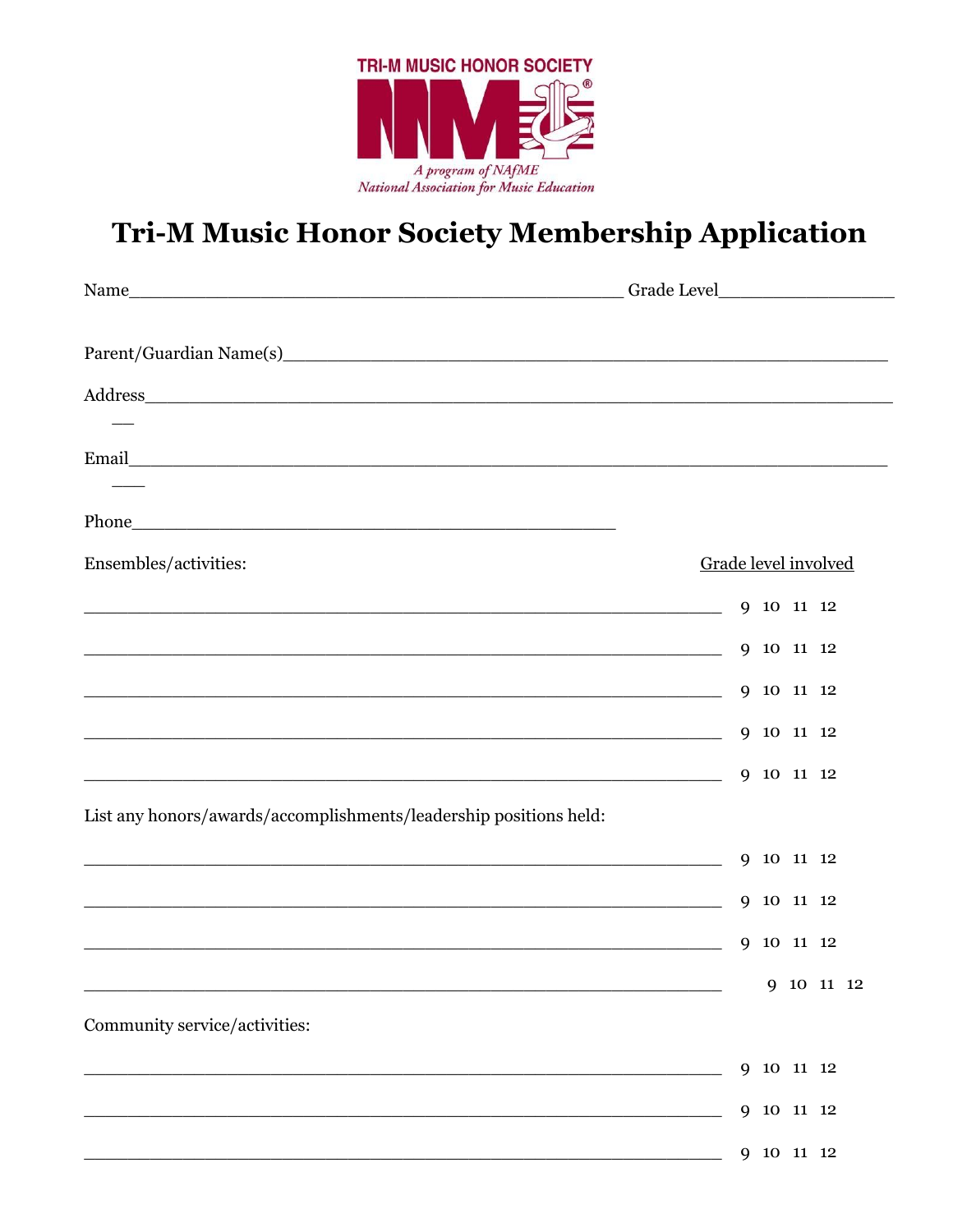